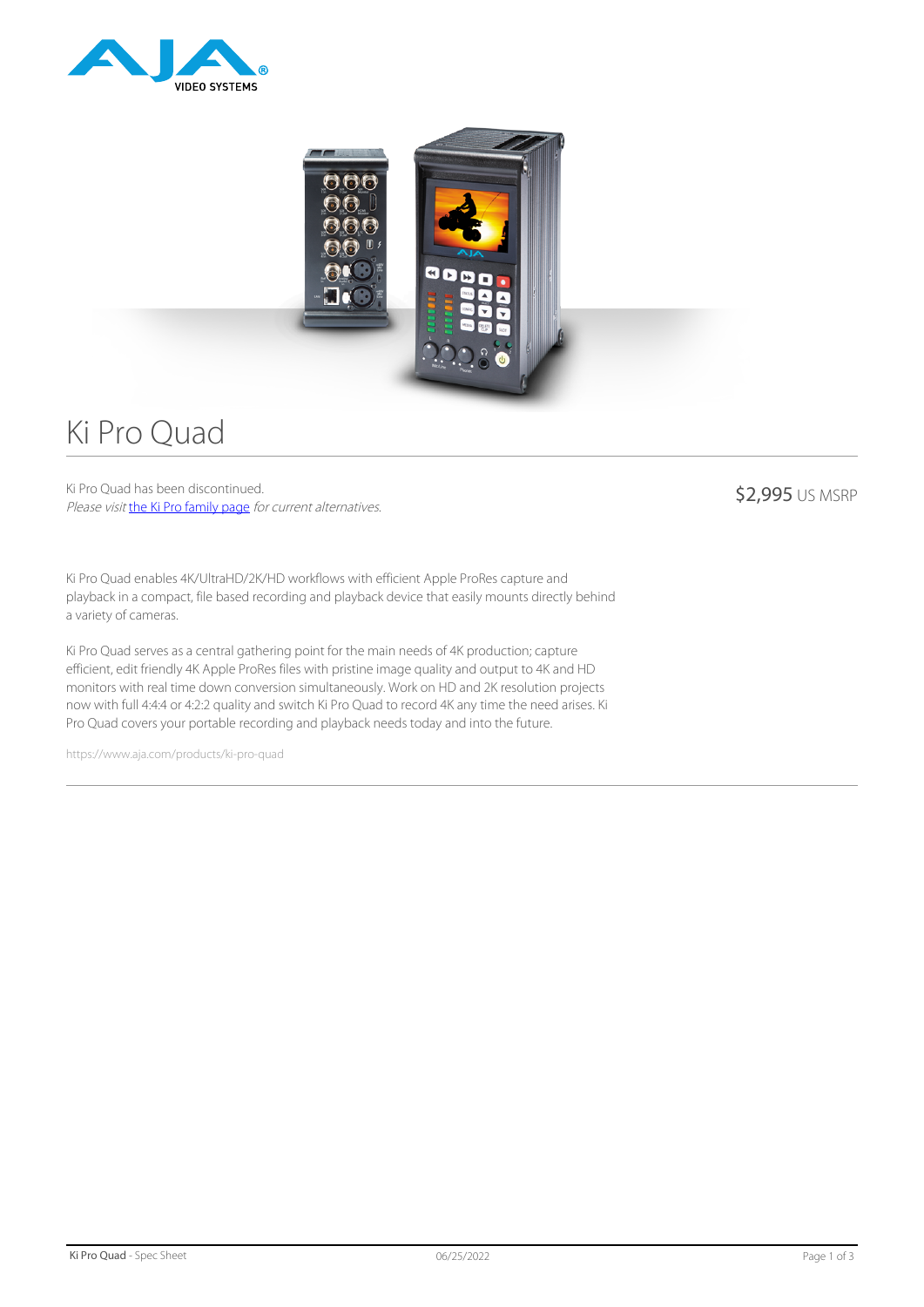



4-pin XLR Power Port on Bottom

# Video Format

• (4K) 4096 x 2160PsF 23.98, 24, 25\*, 29.97\*

• (4K) 4096 x 2160p 23.98, 24, 25, 29.97, 50\*\*, 59.94\*\*

• (UltraHD) 3840 x 2160PsF 23.98, 24, 25\*, 29.97\*

• (UltraHD) 3840 x 2160p 23.98, 24, 25, 29.97, 50\*\*, 59.94\*\*